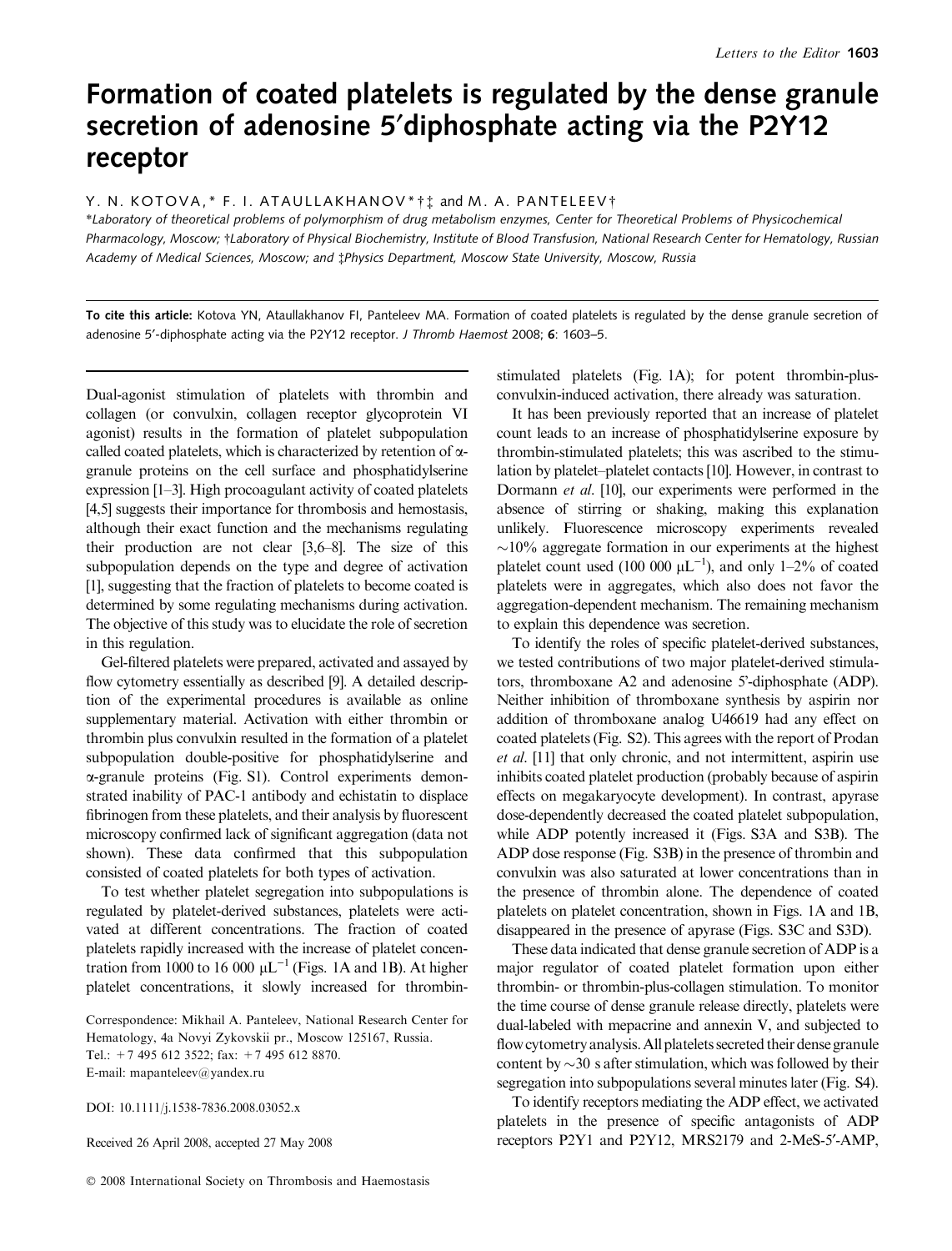

Fig. 1. Role of platelet secretion in the formation of coated platelets. Platelets were stimulated as indicated in the figure and analyzed by flow cytometry. (A,B) Effect of platelet concentration on coated platelet formation. The number of coated platelets is shown as a function of platelet concentration. (C) Contribution of adenosine 5¢diphosphate (ADP) receptors subtypes in coated platelet formation. Platelets at 4000  $\mu L^{-1}$ were stimulated in the absence (labeled as 'Control' in the figure) or in the presence of specific purinoreceptor antagonists MRS2179 (10  $\mu$ M) or 2-MeS-5'-AMP (100  $\mu$ m), or in the presence of saturating ADP (10  $\mu$ m). Mean  $\pm$  SEM for  $n = 4$  experiments using platelets from different donors are shown.  $*P < 0.05$ ;  $P < 0.01$ .

respectively. While MRS2179 had no effect, 2-MeS-5'-AMP inhibited coated platelet formation 2-fold (Fig. 1C). When compared with the positive control, where ADP was added, the difference was 3- to 4-fold suggesting a predominant role of the P2Y12 receptor in the ADP effect. This observation is in line with prior reports that the P2Y12 receptor plays an important role in the development of thrombin-induced platelet procoagulant activity [12–16]. Here we observed the specific mechanism of this activity development, which is regulation of a special platelet subpopulation with large amounts of phosphatidylserine and a-granule proteins retained on their surface.

Our results reveal that the number of coated platelets appearing upon activation is regulated by a complex mechanism involving a positive feedback of platelet secretion. Because of this, coated platelets are dynamically formed in quantities determined by the degree of external activation and their own concentration so that their number can be easily regulated from 1% to 70% and higher. Our experiments do not exclude the possibility that there are some pre-existing parameters, which determine platelet segregation into the coated platelet subpopulation (e.g. there is evidence that young platelets become coated more readily [1]). However, the existence of a single predetermined, predestined subpopulation of 'platelets-to-become-coated' appears unlikely in view of our result that almost any platelet can become coated given sufficient activation. It can be speculated that the formation of coated platelets is a special mechanism, whose function is to regulate the degree of platelet phosphatidylserine exposure (and other forms of procoagulant activity) in response to different degrees of hemostatic challenge. From the point of view of the organism, it might be more convenient to have a trigger determining which part of platelets should become 'maximally procoagulant' than to regulate the degree of phosphatidylserine exposure by an individual cell.

It can also be speculated that the function of the ADPdependent mechanism of coated platelet regulation observed in this work is to increase coated platelet formation within the platelet plug, thus stimulating fibrin clotting, strengthening and stabilization of the plug. Although, in our purified system, this secretion-dependent effect is saturated at platelet concentrations below physiological ones (Figs. 1A and 1B), much more ADP is likely to be required in order to stimulate coated platelet formation in vivo, where ADP can be degraded by blood ectonucleotidases or removed by flow and diffusion.

### Acknowledgements

The study was supported by grants 06-04-48426 and 07-04- 00146 from the Russian Foundation for Basic Research, and by the Russian Federation President Grant MK-340.2008.4.

#### Disclosure of Conflict of Interests

The authors state that they have no conflict of interest.